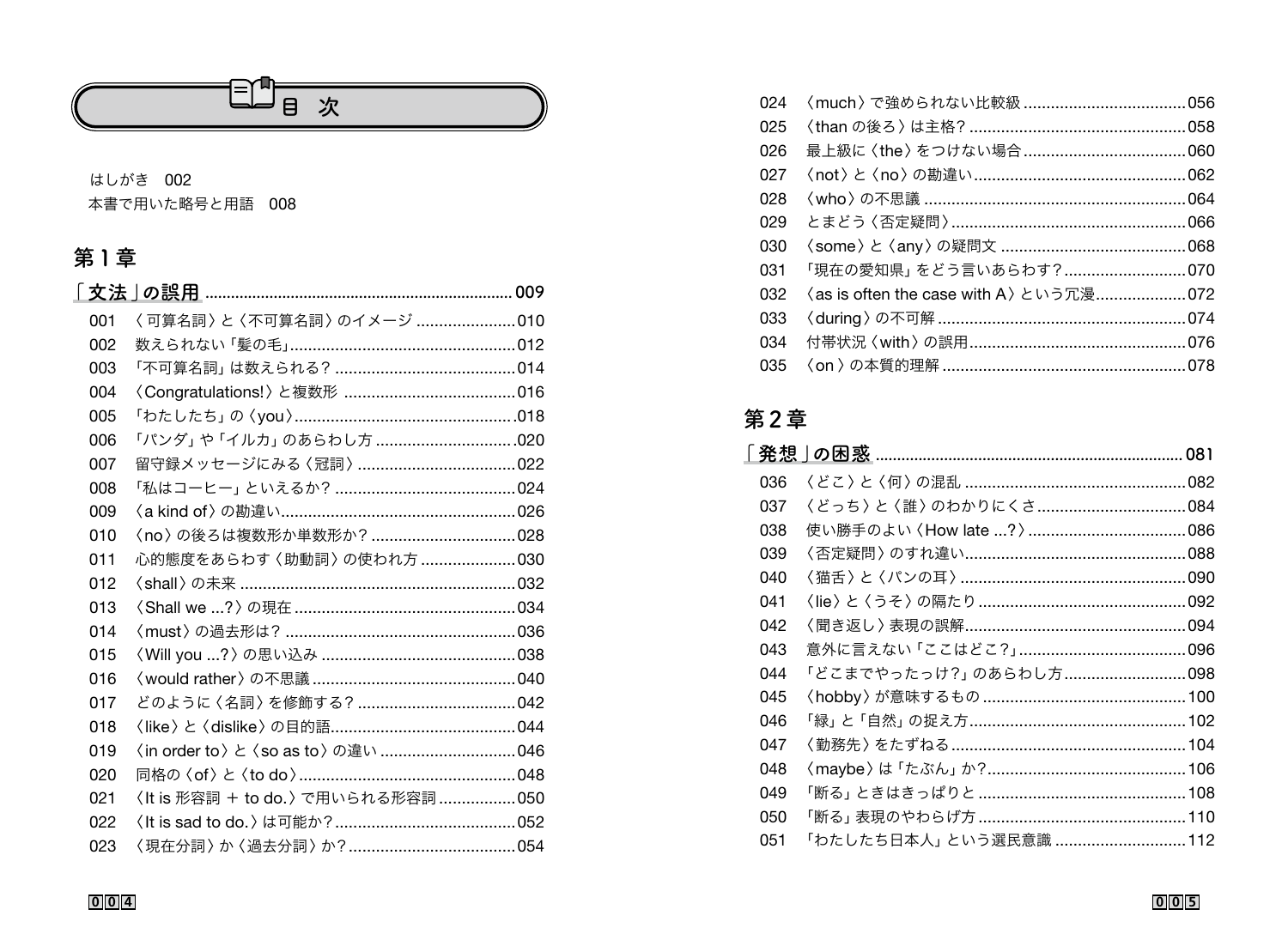| 053 「(この店には)~はありますか」の発想 116           |  |
|---------------------------------------|--|
| 054 「すみません」の混同………………………………………………118   |  |
| 055 「……しに来ました」 の表現 …………………………………… 120 |  |
| 056 〈Do you ?〉と〈Can you ?〉の印象122      |  |
|                                       |  |
|                                       |  |

## **第3章**

| 059 |                                            |  |
|-----|--------------------------------------------|--|
| 060 |                                            |  |
| 061 | なかなか定着しない〈say〉の用法  134                     |  |
| 062 |                                            |  |
| 063 | <become do="" to="">というミステイク  138</become> |  |
| 064 |                                            |  |
| 065 | 被害をあらわす 〈have O done〉 の誤用142               |  |
| 066 | 〈have O done〉 と 〈get O done〉 の違い  144      |  |
| 067 |                                            |  |
| 068 |                                            |  |
| 069 |                                            |  |
| 070 |                                            |  |
| 071 | まぎらわしい〈hope〉と〈wish〉154                     |  |
| 072 | 〈few〉 と〈a few〉 の違いを強調するけれど156              |  |
| 073 |                                            |  |
| 074 | <mind my="" ~ing=""> の意味するところ 160</mind>   |  |
| 075 |                                            |  |
| 076 |                                            |  |
| 077 |                                            |  |
| 078 |                                            |  |
| 079 |                                            |  |

| 080 「今のところ~ない」をどうあらわす?172             |  |
|---------------------------------------|--|
|                                       |  |
| _082 「最近」と"時の意識"………………………………………………176 |  |

# **第4章**

| 成句  |                                                                     |  |
|-----|---------------------------------------------------------------------|--|
| 083 |                                                                     |  |
| 084 |                                                                     |  |
| 085 |                                                                     |  |
| 086 |                                                                     |  |
| 087 |                                                                     |  |
| 088 | 「~するようにしている」の愛され方 190                                               |  |
| 089 |                                                                     |  |
| 090 | 「愛さずにはいられない」の気持ち 194                                                |  |
| 091 | 〈by the time〉 と 〈until the time〉 の勘違い  196                          |  |
| 092 | < owing to A > $\angle$ < due to A > $\angle$ < because of A >  198 |  |
| 093 |                                                                     |  |
| 094 |                                                                     |  |
| 095 | 〈each other〉は副詞句?………………………………………204                                 |  |
| 096 | 〈anything but〉と〈nothing but〉の混同 206                                 |  |
| 097 |                                                                     |  |
| 098 |                                                                     |  |
| 099 |                                                                     |  |
| 100 |                                                                     |  |

参考文献 217